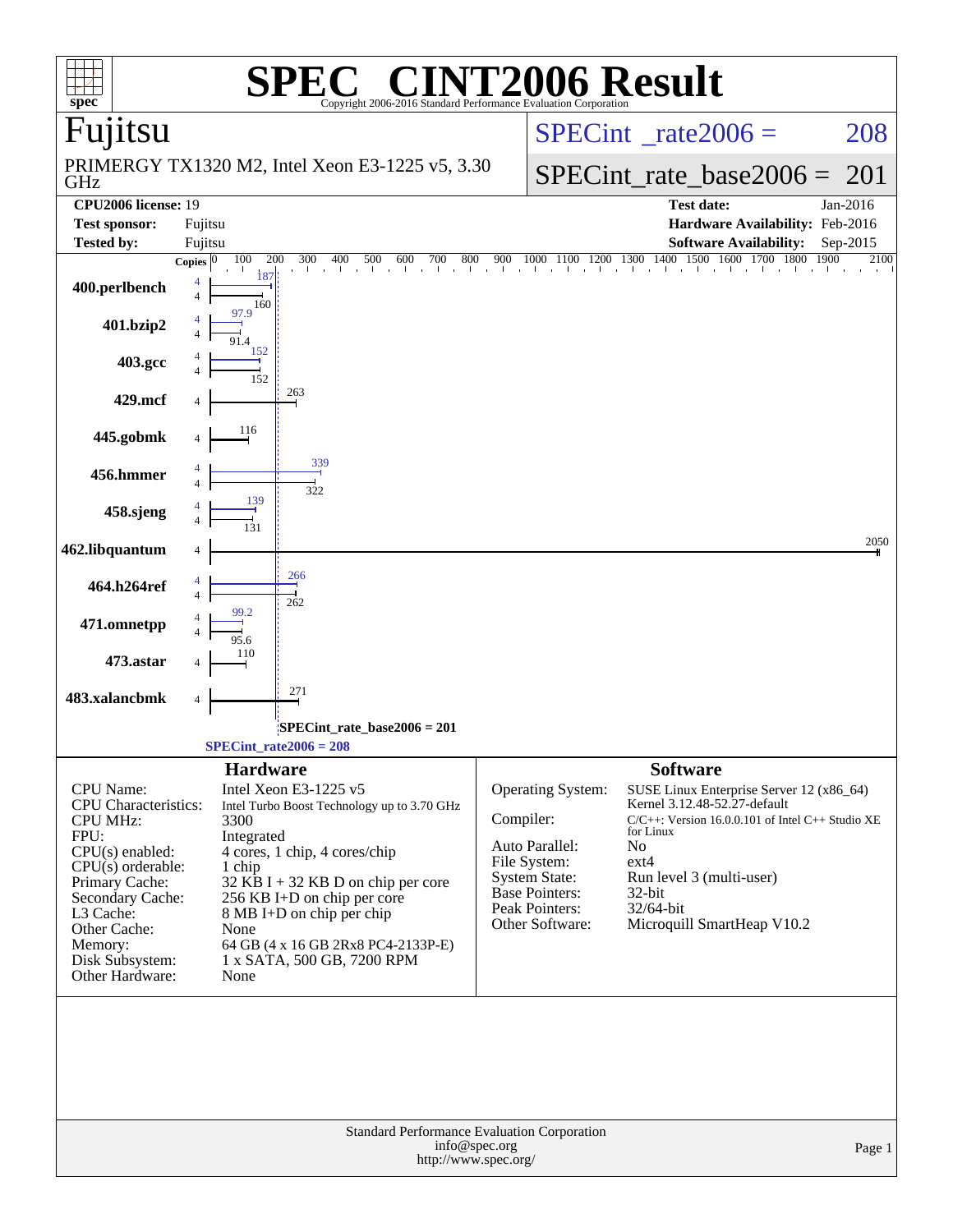

# **[SPEC CINT2006 Result](http://www.spec.org/auto/cpu2006/Docs/result-fields.html#SPECCINT2006Result)**

### Fujitsu

GHz PRIMERGY TX1320 M2, Intel Xeon E3-1225 v5, 3.30 SPECint rate $2006 = 208$ 

### [SPECint\\_rate\\_base2006 =](http://www.spec.org/auto/cpu2006/Docs/result-fields.html#SPECintratebase2006) 201

**[CPU2006 license:](http://www.spec.org/auto/cpu2006/Docs/result-fields.html#CPU2006license)** 19 **[Test date:](http://www.spec.org/auto/cpu2006/Docs/result-fields.html#Testdate)** Jan-2016 **[Test sponsor:](http://www.spec.org/auto/cpu2006/Docs/result-fields.html#Testsponsor)** Fujitsu **[Hardware Availability:](http://www.spec.org/auto/cpu2006/Docs/result-fields.html#HardwareAvailability)** Feb-2016 **[Tested by:](http://www.spec.org/auto/cpu2006/Docs/result-fields.html#Testedby)** Fujitsu **[Software Availability:](http://www.spec.org/auto/cpu2006/Docs/result-fields.html#SoftwareAvailability)** Sep-2015

### **[Results Table](http://www.spec.org/auto/cpu2006/Docs/result-fields.html#ResultsTable)**

|                                                                                                          | <b>Base</b>   |                |              |                |       |                | <b>Peak</b> |               |                |              |                |              |                |              |
|----------------------------------------------------------------------------------------------------------|---------------|----------------|--------------|----------------|-------|----------------|-------------|---------------|----------------|--------------|----------------|--------------|----------------|--------------|
| <b>Benchmark</b>                                                                                         | <b>Copies</b> | <b>Seconds</b> | <b>Ratio</b> | <b>Seconds</b> | Ratio | <b>Seconds</b> | Ratio       | <b>Copies</b> | <b>Seconds</b> | <b>Ratio</b> | <b>Seconds</b> | <b>Ratio</b> | <b>Seconds</b> | <b>Ratio</b> |
| 400.perlbench                                                                                            | 4             | 244            | 160          | 244            | 160   | 243            | 161         |               | 209            | 187          | 210            | 186          | 209            | 187          |
| 401.bzip2                                                                                                | 4             | 422            | 91.4         | 422            | 91.4  | 424            | 91.0        | 4             | 394            | 98.0         | 394            | 97.9         | 395            | 97.6         |
| $403.\mathrm{gcc}$                                                                                       | 4             | 212            | 152          | 213            | 151   | 211            | 153         | 4             | 213            | 151          | 212            | <u>152</u>   | 212            | 152          |
| $429$ .mcf                                                                                               | 4             | 138            | 264          | 139            | 263   | 139            | 263         | 4             | 138            | 264          | 139            | 263          | 139            | 263          |
| $445$ .gobm $k$                                                                                          | 4             | 361            | 116          | 361            | 116   | 361            | 116         | 4             | 361            | 116          | 361            | 116          | 361            | 116          |
| 456.hmmer                                                                                                | 4             | 116            | 322          | 116            | 322   | 116            | 322         | 4             | <b>110</b>     | <u>339</u>   | 110            | 338          | 110            | 340          |
| $458$ .sjeng                                                                                             | 4             | 370            | 131          | 371            | 131   | 370            | 131         | 4             | 350            | 138          | 349            | 139          | 349            | 139          |
| 462.libquantum                                                                                           | 4             | 40.4           | 2050         | 40.3           | 2060  | 40.4           | 2050        | 4             | 40.4           | 2050         | 40.3           | 2060         | 40.4           | 2050         |
| 464.h264ref                                                                                              | 4             | 338            | 262          | 338            | 262   | 337            | 263         | 4             | 333            | 266          | 333            | 266          | 333            | 266          |
| 471.omnetpp                                                                                              | 4             | 261            | 95.7         | 261            | 95.6  | 261            | 95.6        | 4             | 252            | 99.1         | 252            | 99.2         | 252            | 99.4         |
| $473$ . astar                                                                                            | 4             | 256            | 110          | 256            | 109   | 256            | 110         | 4             | 256            | <b>110</b>   | 256            | 109          | 256            | 110          |
| 483.xalancbmk                                                                                            | 4             | 102            | 271          | 102            | 270   | 102            | 271         | 4             | 102            | 271          | 102            | 270          | 102            | 271          |
| Results appear in the order in which they were run. Bold underlined text indicates a median measurement. |               |                |              |                |       |                |             |               |                |              |                |              |                |              |

### **[Submit Notes](http://www.spec.org/auto/cpu2006/Docs/result-fields.html#SubmitNotes)**

 The taskset mechanism was used to bind copies to processors. The config file option 'submit' was used to generate taskset commands to bind each copy to a specific processor. For details, please see the config file.

### **[Operating System Notes](http://www.spec.org/auto/cpu2006/Docs/result-fields.html#OperatingSystemNotes)**

Stack size set to unlimited using "ulimit -s unlimited"

### **[Platform Notes](http://www.spec.org/auto/cpu2006/Docs/result-fields.html#PlatformNotes)**

 BIOS configuration: Sysinfo program /home/SPECcpu2006/config/sysinfo.rev6914 \$Rev: 6914 \$ \$Date:: 2014-06-25 #\$ e3fbb8667b5a285932ceab81e28219e1 running on TX1320M2 Thu Jan 7 18:30:35 2016 This section contains SUT (System Under Test) info as seen by some common utilities. To remove or add to this section, see: <http://www.spec.org/cpu2006/Docs/config.html#sysinfo> From /proc/cpuinfo model name : Intel(R) Xeon(R) CPU E3-1225 v5 @ 3.30GHz 1 "physical id"s (chips) 4 "processors" cores, siblings (Caution: counting these is hw and system dependent. The following excerpts from /proc/cpuinfo might not be reliable. Use with caution.) cpu cores : 4 Continued on next page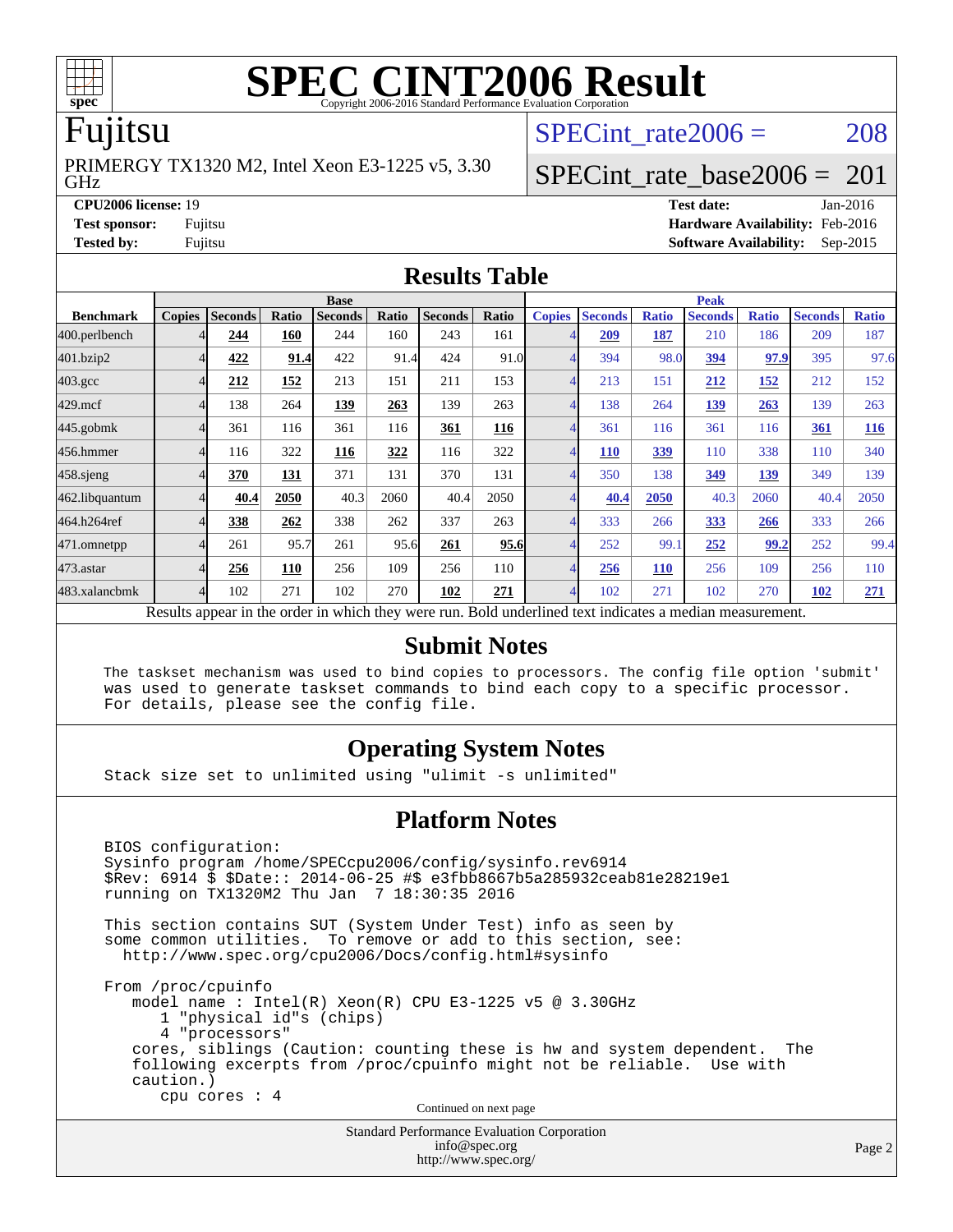

### **[SPEC CINT2006 Result](http://www.spec.org/auto/cpu2006/Docs/result-fields.html#SPECCINT2006Result)** Copyright 2006-2016 Standard Performance Evaluation Corporation

### Fujitsu

GHz PRIMERGY TX1320 M2, Intel Xeon E3-1225 v5, 3.30 SPECint rate $2006 = 208$ 

[SPECint\\_rate\\_base2006 =](http://www.spec.org/auto/cpu2006/Docs/result-fields.html#SPECintratebase2006)  $201$ 

**[CPU2006 license:](http://www.spec.org/auto/cpu2006/Docs/result-fields.html#CPU2006license)** 19 **[Test date:](http://www.spec.org/auto/cpu2006/Docs/result-fields.html#Testdate)** Jan-2016 **[Test sponsor:](http://www.spec.org/auto/cpu2006/Docs/result-fields.html#Testsponsor)** Fujitsu **[Hardware Availability:](http://www.spec.org/auto/cpu2006/Docs/result-fields.html#HardwareAvailability)** Feb-2016 **[Tested by:](http://www.spec.org/auto/cpu2006/Docs/result-fields.html#Testedby)** Fujitsu **[Software Availability:](http://www.spec.org/auto/cpu2006/Docs/result-fields.html#SoftwareAvailability)** Sep-2015

### **[Platform Notes \(Continued\)](http://www.spec.org/auto/cpu2006/Docs/result-fields.html#PlatformNotes)**

 siblings : 4 physical 0: cores 0 1 2 3 cache size : 8192 KB From /proc/meminfo<br>MemTotal: 65906620 kB HugePages\_Total: 0<br>Hugepagesize: 2048 kB Hugepagesize: /usr/bin/lsb\_release -d SUSE Linux Enterprise Server 12 From /etc/\*release\* /etc/\*version\* SuSE-release: SUSE Linux Enterprise Server 12 (x86\_64) VERSION = 12 PATCHLEVEL = 0 # This file is deprecated and will be removed in a future service pack or release. # Please check /etc/os-release for details about this release. os-release: NAME="SLES" VERSION="12" VERSION\_ID="12" PRETTY NAME="SUSE Linux Enterprise Server 12" ID="sles" ANSI\_COLOR="0;32" CPE\_NAME="cpe:/o:suse:sles:12" uname -a: Linux TX1320M2 3.12.48-52.27-default #1 SMP Mon Oct 5 10:08:10 UTC 2015 (314f0e3) x86\_64 x86\_64 x86\_64 GNU/Linux run-level 5 Jan 7 18:23 SPEC is set to: /home/SPECcpu2006 Filesystem Type Size Used Avail Use% Mounted on<br>
/dev/sda3 xfs 1.6T 4.0G 1.6T 1% /home 1.6T 4.0G 1.6T Additional information from dmidecode: Warning: Use caution when you interpret this section. The 'dmidecode' program reads system data which is "intended to allow hardware to be accurately determined", but the intent may not be met, as there are frequent changes to hardware, firmware, and the "DMTF SMBIOS" standard. BIOS FUJITSU // American Megatrends Inc. V5.0.0.11 R1.1.0 for D3373-A1x 10/30/2015 Memory: 4x SK Hynix HMA82GU7MFR8N-TF 16 GB 2 rank 2133 MHz (End of data from sysinfo program)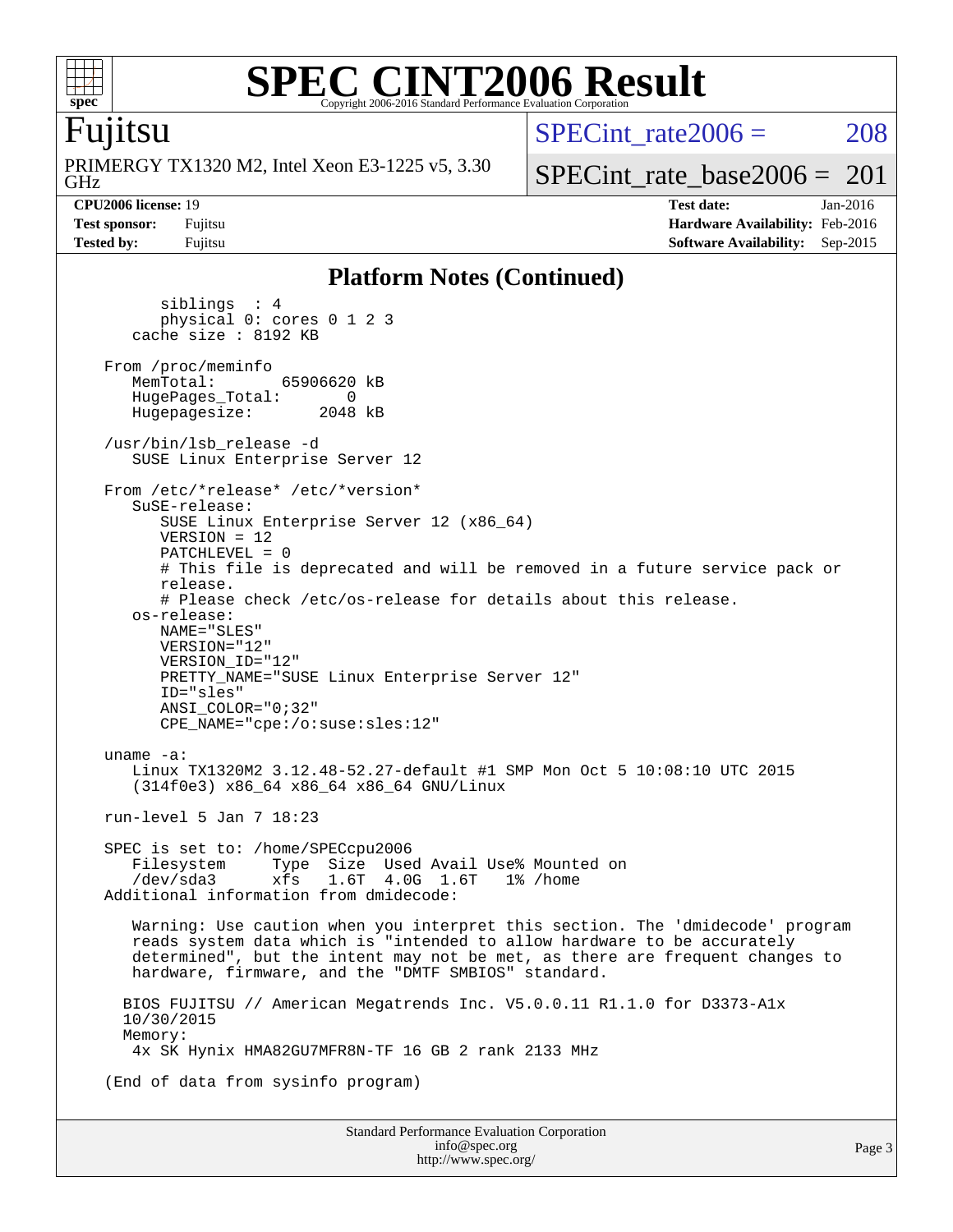

# **[SPEC CINT2006 Result](http://www.spec.org/auto/cpu2006/Docs/result-fields.html#SPECCINT2006Result)**

### Fujitsu

GHz PRIMERGY TX1320 M2, Intel Xeon E3-1225 v5, 3.30 SPECint rate $2006 = 208$ 

[SPECint\\_rate\\_base2006 =](http://www.spec.org/auto/cpu2006/Docs/result-fields.html#SPECintratebase2006)  $201$ 

**[Tested by:](http://www.spec.org/auto/cpu2006/Docs/result-fields.html#Testedby)** Fujitsu **[Software Availability:](http://www.spec.org/auto/cpu2006/Docs/result-fields.html#SoftwareAvailability)** Sep-2015

**[CPU2006 license:](http://www.spec.org/auto/cpu2006/Docs/result-fields.html#CPU2006license)** 19 **[Test date:](http://www.spec.org/auto/cpu2006/Docs/result-fields.html#Testdate)** Jan-2016 **[Test sponsor:](http://www.spec.org/auto/cpu2006/Docs/result-fields.html#Testsponsor)** Fujitsu **[Hardware Availability:](http://www.spec.org/auto/cpu2006/Docs/result-fields.html#HardwareAvailability)** Feb-2016

### **[General Notes](http://www.spec.org/auto/cpu2006/Docs/result-fields.html#GeneralNotes)**

Environment variables set by runspec before the start of the run: LD\_LIBRARY\_PATH = "/home/SPECcpu2006/libs/32:/home/SPECcpu2006/libs/64:/home/SPECcpu2006/sh"

 Binaries compiled on a system with 1x Intel Core i5-4670K CPU + 32GB memory using RedHat EL 7.1 Transparent Huge Pages enabled with: echo always > /sys/kernel/mm/transparent\_hugepage/enabled

For information about Fujitsu please visit: <http://www.fujitsu.com>

### **[Base Compiler Invocation](http://www.spec.org/auto/cpu2006/Docs/result-fields.html#BaseCompilerInvocation)**

#### [C benchmarks](http://www.spec.org/auto/cpu2006/Docs/result-fields.html#Cbenchmarks):

[icc -m32 -L/opt/intel/compilers\\_and\\_libraries\\_2016/linux/compiler/lib/ia32\\_lin](http://www.spec.org/cpu2006/results/res2016q1/cpu2006-20160125-38910.flags.html#user_CCbase_intel_icc_e10256ba5924b668798078a321b0cb3f)

#### [C++ benchmarks:](http://www.spec.org/auto/cpu2006/Docs/result-fields.html#CXXbenchmarks)

[icpc -m32 -L/opt/intel/compilers\\_and\\_libraries\\_2016/linux/compiler/lib/ia32\\_lin](http://www.spec.org/cpu2006/results/res2016q1/cpu2006-20160125-38910.flags.html#user_CXXbase_intel_icpc_b4f50a394bdb4597aa5879c16bc3f5c5)

### **[Base Portability Flags](http://www.spec.org/auto/cpu2006/Docs/result-fields.html#BasePortabilityFlags)**

 400.perlbench: [-D\\_FILE\\_OFFSET\\_BITS=64](http://www.spec.org/cpu2006/results/res2016q1/cpu2006-20160125-38910.flags.html#user_basePORTABILITY400_perlbench_file_offset_bits_64_438cf9856305ebd76870a2c6dc2689ab) [-DSPEC\\_CPU\\_LINUX\\_IA32](http://www.spec.org/cpu2006/results/res2016q1/cpu2006-20160125-38910.flags.html#b400.perlbench_baseCPORTABILITY_DSPEC_CPU_LINUX_IA32) 401.bzip2: [-D\\_FILE\\_OFFSET\\_BITS=64](http://www.spec.org/cpu2006/results/res2016q1/cpu2006-20160125-38910.flags.html#user_basePORTABILITY401_bzip2_file_offset_bits_64_438cf9856305ebd76870a2c6dc2689ab) 403.gcc: [-D\\_FILE\\_OFFSET\\_BITS=64](http://www.spec.org/cpu2006/results/res2016q1/cpu2006-20160125-38910.flags.html#user_basePORTABILITY403_gcc_file_offset_bits_64_438cf9856305ebd76870a2c6dc2689ab) 429.mcf: [-D\\_FILE\\_OFFSET\\_BITS=64](http://www.spec.org/cpu2006/results/res2016q1/cpu2006-20160125-38910.flags.html#user_basePORTABILITY429_mcf_file_offset_bits_64_438cf9856305ebd76870a2c6dc2689ab) 445.gobmk: [-D\\_FILE\\_OFFSET\\_BITS=64](http://www.spec.org/cpu2006/results/res2016q1/cpu2006-20160125-38910.flags.html#user_basePORTABILITY445_gobmk_file_offset_bits_64_438cf9856305ebd76870a2c6dc2689ab) 456.hmmer: [-D\\_FILE\\_OFFSET\\_BITS=64](http://www.spec.org/cpu2006/results/res2016q1/cpu2006-20160125-38910.flags.html#user_basePORTABILITY456_hmmer_file_offset_bits_64_438cf9856305ebd76870a2c6dc2689ab) 458.sjeng: [-D\\_FILE\\_OFFSET\\_BITS=64](http://www.spec.org/cpu2006/results/res2016q1/cpu2006-20160125-38910.flags.html#user_basePORTABILITY458_sjeng_file_offset_bits_64_438cf9856305ebd76870a2c6dc2689ab) 462.libquantum: [-D\\_FILE\\_OFFSET\\_BITS=64](http://www.spec.org/cpu2006/results/res2016q1/cpu2006-20160125-38910.flags.html#user_basePORTABILITY462_libquantum_file_offset_bits_64_438cf9856305ebd76870a2c6dc2689ab) [-DSPEC\\_CPU\\_LINUX](http://www.spec.org/cpu2006/results/res2016q1/cpu2006-20160125-38910.flags.html#b462.libquantum_baseCPORTABILITY_DSPEC_CPU_LINUX) 464.h264ref: [-D\\_FILE\\_OFFSET\\_BITS=64](http://www.spec.org/cpu2006/results/res2016q1/cpu2006-20160125-38910.flags.html#user_basePORTABILITY464_h264ref_file_offset_bits_64_438cf9856305ebd76870a2c6dc2689ab) 471.omnetpp: [-D\\_FILE\\_OFFSET\\_BITS=64](http://www.spec.org/cpu2006/results/res2016q1/cpu2006-20160125-38910.flags.html#user_basePORTABILITY471_omnetpp_file_offset_bits_64_438cf9856305ebd76870a2c6dc2689ab) 473.astar: [-D\\_FILE\\_OFFSET\\_BITS=64](http://www.spec.org/cpu2006/results/res2016q1/cpu2006-20160125-38910.flags.html#user_basePORTABILITY473_astar_file_offset_bits_64_438cf9856305ebd76870a2c6dc2689ab) 483.xalancbmk: [-D\\_FILE\\_OFFSET\\_BITS=64](http://www.spec.org/cpu2006/results/res2016q1/cpu2006-20160125-38910.flags.html#user_basePORTABILITY483_xalancbmk_file_offset_bits_64_438cf9856305ebd76870a2c6dc2689ab) [-DSPEC\\_CPU\\_LINUX](http://www.spec.org/cpu2006/results/res2016q1/cpu2006-20160125-38910.flags.html#b483.xalancbmk_baseCXXPORTABILITY_DSPEC_CPU_LINUX)

### **[Base Optimization Flags](http://www.spec.org/auto/cpu2006/Docs/result-fields.html#BaseOptimizationFlags)**

### [C benchmarks](http://www.spec.org/auto/cpu2006/Docs/result-fields.html#Cbenchmarks):

[-xCORE-AVX2](http://www.spec.org/cpu2006/results/res2016q1/cpu2006-20160125-38910.flags.html#user_CCbase_f-xAVX2_5f5fc0cbe2c9f62c816d3e45806c70d7) [-ipo](http://www.spec.org/cpu2006/results/res2016q1/cpu2006-20160125-38910.flags.html#user_CCbase_f-ipo) [-O3](http://www.spec.org/cpu2006/results/res2016q1/cpu2006-20160125-38910.flags.html#user_CCbase_f-O3) [-no-prec-div](http://www.spec.org/cpu2006/results/res2016q1/cpu2006-20160125-38910.flags.html#user_CCbase_f-no-prec-div) [-opt-prefetch](http://www.spec.org/cpu2006/results/res2016q1/cpu2006-20160125-38910.flags.html#user_CCbase_f-opt-prefetch) [-opt-mem-layout-trans=3](http://www.spec.org/cpu2006/results/res2016q1/cpu2006-20160125-38910.flags.html#user_CCbase_f-opt-mem-layout-trans_a7b82ad4bd7abf52556d4961a2ae94d5)

#### [C++ benchmarks:](http://www.spec.org/auto/cpu2006/Docs/result-fields.html#CXXbenchmarks)

[-xCORE-AVX2](http://www.spec.org/cpu2006/results/res2016q1/cpu2006-20160125-38910.flags.html#user_CXXbase_f-xAVX2_5f5fc0cbe2c9f62c816d3e45806c70d7) [-ipo](http://www.spec.org/cpu2006/results/res2016q1/cpu2006-20160125-38910.flags.html#user_CXXbase_f-ipo) [-O3](http://www.spec.org/cpu2006/results/res2016q1/cpu2006-20160125-38910.flags.html#user_CXXbase_f-O3) [-no-prec-div](http://www.spec.org/cpu2006/results/res2016q1/cpu2006-20160125-38910.flags.html#user_CXXbase_f-no-prec-div) [-opt-prefetch](http://www.spec.org/cpu2006/results/res2016q1/cpu2006-20160125-38910.flags.html#user_CXXbase_f-opt-prefetch) [-opt-mem-layout-trans=3](http://www.spec.org/cpu2006/results/res2016q1/cpu2006-20160125-38910.flags.html#user_CXXbase_f-opt-mem-layout-trans_a7b82ad4bd7abf52556d4961a2ae94d5) [-Wl,-z,muldefs](http://www.spec.org/cpu2006/results/res2016q1/cpu2006-20160125-38910.flags.html#user_CXXbase_link_force_multiple1_74079c344b956b9658436fd1b6dd3a8a) [-L/sh -lsmartheap](http://www.spec.org/cpu2006/results/res2016q1/cpu2006-20160125-38910.flags.html#user_CXXbase_SmartHeap_32f6c82aa1ed9c52345d30cf6e4a0499)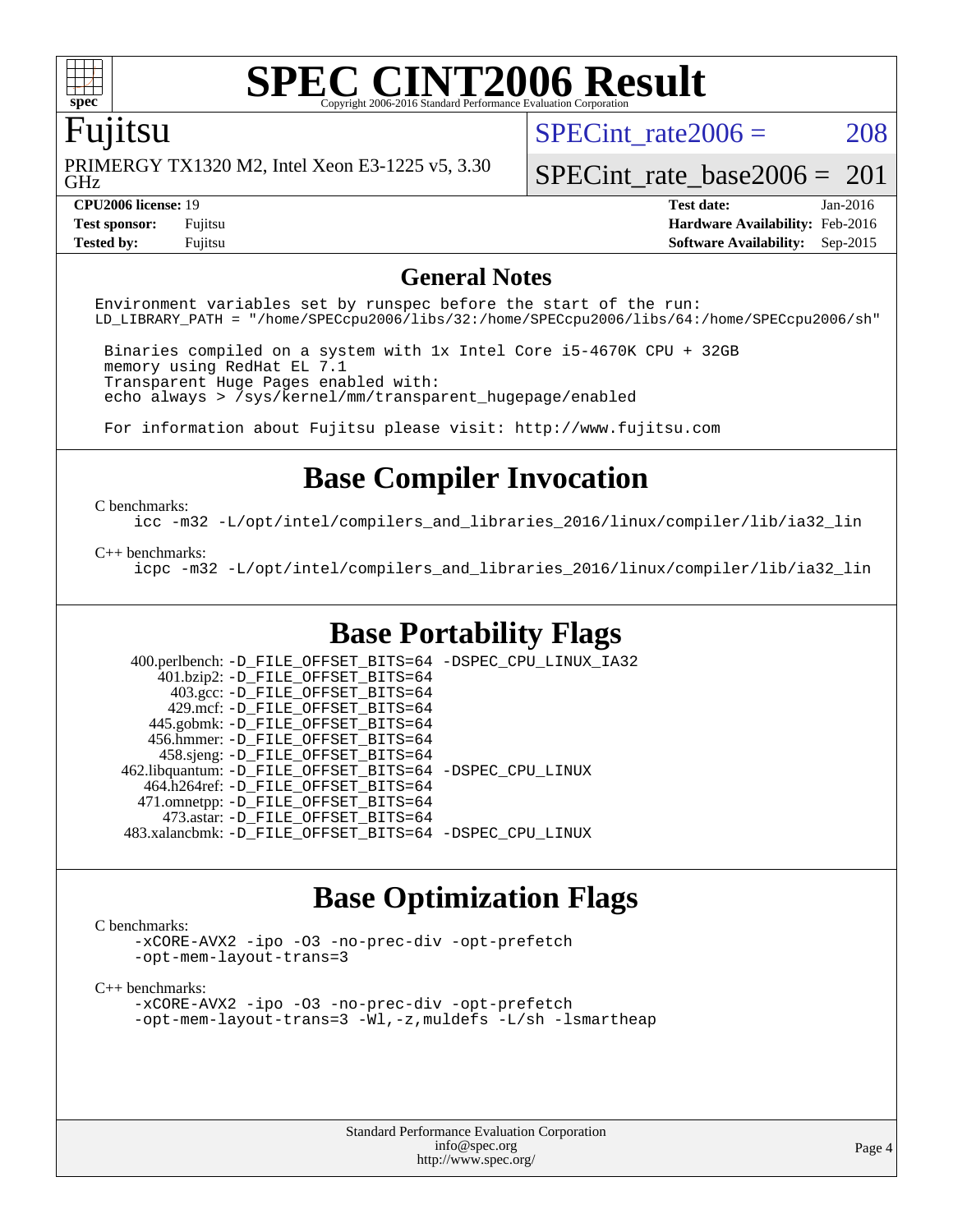

### **[SPEC CINT2006 Result](http://www.spec.org/auto/cpu2006/Docs/result-fields.html#SPECCINT2006Result)** Copyright 2006-2016 Standard Performance Evaluation

### Fujitsu

GHz PRIMERGY TX1320 M2, Intel Xeon E3-1225 v5, 3.30 SPECint rate $2006 = 208$ 

[SPECint\\_rate\\_base2006 =](http://www.spec.org/auto/cpu2006/Docs/result-fields.html#SPECintratebase2006)  $201$ 

**[CPU2006 license:](http://www.spec.org/auto/cpu2006/Docs/result-fields.html#CPU2006license)** 19 **[Test date:](http://www.spec.org/auto/cpu2006/Docs/result-fields.html#Testdate)** Jan-2016 **[Test sponsor:](http://www.spec.org/auto/cpu2006/Docs/result-fields.html#Testsponsor)** Fujitsu **[Hardware Availability:](http://www.spec.org/auto/cpu2006/Docs/result-fields.html#HardwareAvailability)** Feb-2016 **[Tested by:](http://www.spec.org/auto/cpu2006/Docs/result-fields.html#Testedby)** Fujitsu **[Software Availability:](http://www.spec.org/auto/cpu2006/Docs/result-fields.html#SoftwareAvailability)** Sep-2015

### **[Base Other Flags](http://www.spec.org/auto/cpu2006/Docs/result-fields.html#BaseOtherFlags)**

[C benchmarks](http://www.spec.org/auto/cpu2006/Docs/result-fields.html#Cbenchmarks):

403.gcc: [-Dalloca=\\_alloca](http://www.spec.org/cpu2006/results/res2016q1/cpu2006-20160125-38910.flags.html#b403.gcc_baseEXTRA_CFLAGS_Dalloca_be3056838c12de2578596ca5467af7f3)

**[Peak Compiler Invocation](http://www.spec.org/auto/cpu2006/Docs/result-fields.html#PeakCompilerInvocation)**

[C benchmarks \(except as noted below\)](http://www.spec.org/auto/cpu2006/Docs/result-fields.html#Cbenchmarksexceptasnotedbelow):

[icc -m32 -L/opt/intel/compilers\\_and\\_libraries\\_2016/linux/compiler/lib/ia32\\_lin](http://www.spec.org/cpu2006/results/res2016q1/cpu2006-20160125-38910.flags.html#user_CCpeak_intel_icc_e10256ba5924b668798078a321b0cb3f)

400.perlbench: [icc -m64](http://www.spec.org/cpu2006/results/res2016q1/cpu2006-20160125-38910.flags.html#user_peakCCLD400_perlbench_intel_icc_64bit_bda6cc9af1fdbb0edc3795bac97ada53)

401.bzip2: [icc -m64](http://www.spec.org/cpu2006/results/res2016q1/cpu2006-20160125-38910.flags.html#user_peakCCLD401_bzip2_intel_icc_64bit_bda6cc9af1fdbb0edc3795bac97ada53)

456.hmmer: [icc -m64](http://www.spec.org/cpu2006/results/res2016q1/cpu2006-20160125-38910.flags.html#user_peakCCLD456_hmmer_intel_icc_64bit_bda6cc9af1fdbb0edc3795bac97ada53)

458.sjeng: [icc -m64](http://www.spec.org/cpu2006/results/res2016q1/cpu2006-20160125-38910.flags.html#user_peakCCLD458_sjeng_intel_icc_64bit_bda6cc9af1fdbb0edc3795bac97ada53)

[C++ benchmarks:](http://www.spec.org/auto/cpu2006/Docs/result-fields.html#CXXbenchmarks)

[icpc -m32 -L/opt/intel/compilers\\_and\\_libraries\\_2016/linux/compiler/lib/ia32\\_lin](http://www.spec.org/cpu2006/results/res2016q1/cpu2006-20160125-38910.flags.html#user_CXXpeak_intel_icpc_b4f50a394bdb4597aa5879c16bc3f5c5)

### **[Peak Portability Flags](http://www.spec.org/auto/cpu2006/Docs/result-fields.html#PeakPortabilityFlags)**

 400.perlbench: [-D\\_FILE\\_OFFSET\\_BITS=64](http://www.spec.org/cpu2006/results/res2016q1/cpu2006-20160125-38910.flags.html#user_peakPORTABILITY400_perlbench_file_offset_bits_64_438cf9856305ebd76870a2c6dc2689ab) [-DSPEC\\_CPU\\_LP64](http://www.spec.org/cpu2006/results/res2016q1/cpu2006-20160125-38910.flags.html#b400.perlbench_peakCPORTABILITY_DSPEC_CPU_LP64) [-DSPEC\\_CPU\\_LINUX\\_X64](http://www.spec.org/cpu2006/results/res2016q1/cpu2006-20160125-38910.flags.html#b400.perlbench_peakCPORTABILITY_DSPEC_CPU_LINUX_X64) 401.bzip2: [-D\\_FILE\\_OFFSET\\_BITS=64](http://www.spec.org/cpu2006/results/res2016q1/cpu2006-20160125-38910.flags.html#user_peakPORTABILITY401_bzip2_file_offset_bits_64_438cf9856305ebd76870a2c6dc2689ab) [-DSPEC\\_CPU\\_LP64](http://www.spec.org/cpu2006/results/res2016q1/cpu2006-20160125-38910.flags.html#suite_peakCPORTABILITY401_bzip2_DSPEC_CPU_LP64) 403.gcc: [-D\\_FILE\\_OFFSET\\_BITS=64](http://www.spec.org/cpu2006/results/res2016q1/cpu2006-20160125-38910.flags.html#user_peakPORTABILITY403_gcc_file_offset_bits_64_438cf9856305ebd76870a2c6dc2689ab) 429.mcf: [-D\\_FILE\\_OFFSET\\_BITS=64](http://www.spec.org/cpu2006/results/res2016q1/cpu2006-20160125-38910.flags.html#user_peakPORTABILITY429_mcf_file_offset_bits_64_438cf9856305ebd76870a2c6dc2689ab) 445.gobmk: [-D\\_FILE\\_OFFSET\\_BITS=64](http://www.spec.org/cpu2006/results/res2016q1/cpu2006-20160125-38910.flags.html#user_peakPORTABILITY445_gobmk_file_offset_bits_64_438cf9856305ebd76870a2c6dc2689ab) 456.hmmer: [-D\\_FILE\\_OFFSET\\_BITS=64](http://www.spec.org/cpu2006/results/res2016q1/cpu2006-20160125-38910.flags.html#user_peakPORTABILITY456_hmmer_file_offset_bits_64_438cf9856305ebd76870a2c6dc2689ab) [-DSPEC\\_CPU\\_LP64](http://www.spec.org/cpu2006/results/res2016q1/cpu2006-20160125-38910.flags.html#suite_peakCPORTABILITY456_hmmer_DSPEC_CPU_LP64) 458.sjeng: [-D\\_FILE\\_OFFSET\\_BITS=64](http://www.spec.org/cpu2006/results/res2016q1/cpu2006-20160125-38910.flags.html#user_peakPORTABILITY458_sjeng_file_offset_bits_64_438cf9856305ebd76870a2c6dc2689ab) [-DSPEC\\_CPU\\_LP64](http://www.spec.org/cpu2006/results/res2016q1/cpu2006-20160125-38910.flags.html#suite_peakCPORTABILITY458_sjeng_DSPEC_CPU_LP64) 462.libquantum: [-D\\_FILE\\_OFFSET\\_BITS=64](http://www.spec.org/cpu2006/results/res2016q1/cpu2006-20160125-38910.flags.html#user_peakPORTABILITY462_libquantum_file_offset_bits_64_438cf9856305ebd76870a2c6dc2689ab) [-DSPEC\\_CPU\\_LINUX](http://www.spec.org/cpu2006/results/res2016q1/cpu2006-20160125-38910.flags.html#b462.libquantum_peakCPORTABILITY_DSPEC_CPU_LINUX) 464.h264ref: [-D\\_FILE\\_OFFSET\\_BITS=64](http://www.spec.org/cpu2006/results/res2016q1/cpu2006-20160125-38910.flags.html#user_peakPORTABILITY464_h264ref_file_offset_bits_64_438cf9856305ebd76870a2c6dc2689ab) 471.omnetpp: [-D\\_FILE\\_OFFSET\\_BITS=64](http://www.spec.org/cpu2006/results/res2016q1/cpu2006-20160125-38910.flags.html#user_peakPORTABILITY471_omnetpp_file_offset_bits_64_438cf9856305ebd76870a2c6dc2689ab) 473.astar: [-D\\_FILE\\_OFFSET\\_BITS=64](http://www.spec.org/cpu2006/results/res2016q1/cpu2006-20160125-38910.flags.html#user_peakPORTABILITY473_astar_file_offset_bits_64_438cf9856305ebd76870a2c6dc2689ab) 483.xalancbmk: [-D\\_FILE\\_OFFSET\\_BITS=64](http://www.spec.org/cpu2006/results/res2016q1/cpu2006-20160125-38910.flags.html#user_peakPORTABILITY483_xalancbmk_file_offset_bits_64_438cf9856305ebd76870a2c6dc2689ab) [-DSPEC\\_CPU\\_LINUX](http://www.spec.org/cpu2006/results/res2016q1/cpu2006-20160125-38910.flags.html#b483.xalancbmk_peakCXXPORTABILITY_DSPEC_CPU_LINUX)

## **[Peak Optimization Flags](http://www.spec.org/auto/cpu2006/Docs/result-fields.html#PeakOptimizationFlags)**

[C benchmarks](http://www.spec.org/auto/cpu2006/Docs/result-fields.html#Cbenchmarks):

 400.perlbench: [-xCORE-AVX2](http://www.spec.org/cpu2006/results/res2016q1/cpu2006-20160125-38910.flags.html#user_peakPASS2_CFLAGSPASS2_LDCFLAGS400_perlbench_f-xAVX2_5f5fc0cbe2c9f62c816d3e45806c70d7)(pass 2) [-prof-gen:threadsafe](http://www.spec.org/cpu2006/results/res2016q1/cpu2006-20160125-38910.flags.html#user_peakPASS1_CFLAGSPASS1_LDCFLAGS400_perlbench_prof_gen_21a26eb79f378b550acd7bec9fe4467a)(pass 1) [-ipo](http://www.spec.org/cpu2006/results/res2016q1/cpu2006-20160125-38910.flags.html#user_peakPASS2_CFLAGSPASS2_LDCFLAGS400_perlbench_f-ipo)(pass 2) [-O3](http://www.spec.org/cpu2006/results/res2016q1/cpu2006-20160125-38910.flags.html#user_peakPASS2_CFLAGSPASS2_LDCFLAGS400_perlbench_f-O3)(pass 2) [-no-prec-div](http://www.spec.org/cpu2006/results/res2016q1/cpu2006-20160125-38910.flags.html#user_peakPASS2_CFLAGSPASS2_LDCFLAGS400_perlbench_f-no-prec-div)(pass 2) [-par-num-threads=1](http://www.spec.org/cpu2006/results/res2016q1/cpu2006-20160125-38910.flags.html#user_peakPASS1_CFLAGSPASS1_LDCFLAGS400_perlbench_par_num_threads_786a6ff141b4e9e90432e998842df6c2)(pass 1) [-prof-use](http://www.spec.org/cpu2006/results/res2016q1/cpu2006-20160125-38910.flags.html#user_peakPASS2_CFLAGSPASS2_LDCFLAGS400_perlbench_prof_use_bccf7792157ff70d64e32fe3e1250b55)(pass 2) [-auto-ilp32](http://www.spec.org/cpu2006/results/res2016q1/cpu2006-20160125-38910.flags.html#user_peakCOPTIMIZE400_perlbench_f-auto-ilp32)

Continued on next page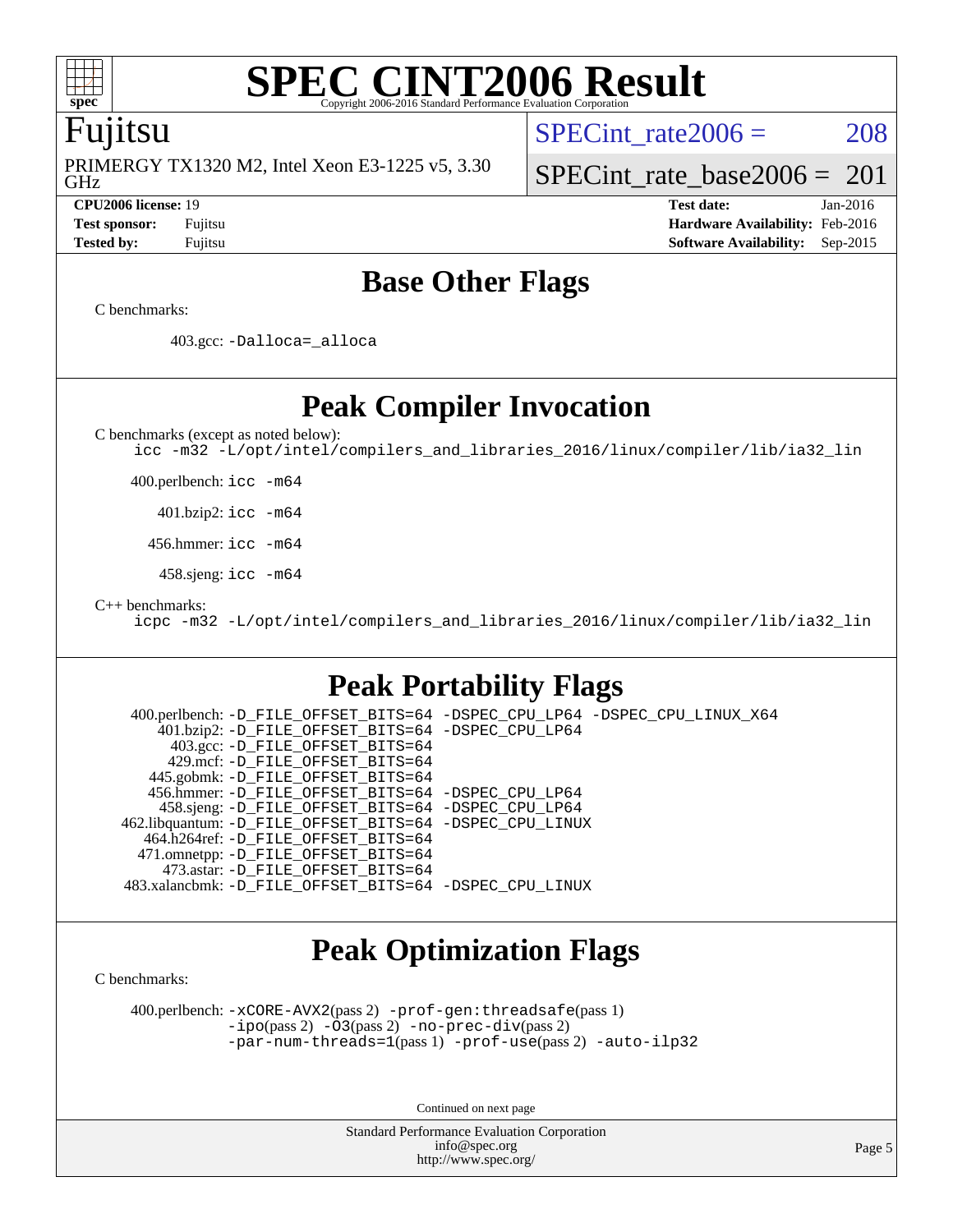

### **[SPEC CINT2006 Result](http://www.spec.org/auto/cpu2006/Docs/result-fields.html#SPECCINT2006Result)** Copyright 2006-2016 Standard Performance Evaluation C

SPECint rate $2006 = 208$ 

Fujitsu

GHz PRIMERGY TX1320 M2, Intel Xeon E3-1225 v5, 3.30 [SPECint\\_rate\\_base2006 =](http://www.spec.org/auto/cpu2006/Docs/result-fields.html#SPECintratebase2006)  $201$ 

**[CPU2006 license:](http://www.spec.org/auto/cpu2006/Docs/result-fields.html#CPU2006license)** 19 **[Test date:](http://www.spec.org/auto/cpu2006/Docs/result-fields.html#Testdate)** Jan-2016 **[Test sponsor:](http://www.spec.org/auto/cpu2006/Docs/result-fields.html#Testsponsor)** Fujitsu **[Hardware Availability:](http://www.spec.org/auto/cpu2006/Docs/result-fields.html#HardwareAvailability)** Feb-2016 **[Tested by:](http://www.spec.org/auto/cpu2006/Docs/result-fields.html#Testedby)** Fujitsu **[Software Availability:](http://www.spec.org/auto/cpu2006/Docs/result-fields.html#SoftwareAvailability)** Sep-2015

## **[Peak Optimization Flags \(Continued\)](http://www.spec.org/auto/cpu2006/Docs/result-fields.html#PeakOptimizationFlags)**

 401.bzip2: [-xCORE-AVX2](http://www.spec.org/cpu2006/results/res2016q1/cpu2006-20160125-38910.flags.html#user_peakPASS2_CFLAGSPASS2_LDCFLAGS401_bzip2_f-xAVX2_5f5fc0cbe2c9f62c816d3e45806c70d7)(pass 2) [-prof-gen:threadsafe](http://www.spec.org/cpu2006/results/res2016q1/cpu2006-20160125-38910.flags.html#user_peakPASS1_CFLAGSPASS1_LDCFLAGS401_bzip2_prof_gen_21a26eb79f378b550acd7bec9fe4467a)(pass 1)  $-i\text{po}(pass 2) -03(pass 2) -no-prec-div(pass 2)$  $-i\text{po}(pass 2) -03(pass 2) -no-prec-div(pass 2)$  $-i\text{po}(pass 2) -03(pass 2) -no-prec-div(pass 2)$ [-par-num-threads=1](http://www.spec.org/cpu2006/results/res2016q1/cpu2006-20160125-38910.flags.html#user_peakPASS1_CFLAGSPASS1_LDCFLAGS401_bzip2_par_num_threads_786a6ff141b4e9e90432e998842df6c2)(pass 1) [-prof-use](http://www.spec.org/cpu2006/results/res2016q1/cpu2006-20160125-38910.flags.html#user_peakPASS2_CFLAGSPASS2_LDCFLAGS401_bzip2_prof_use_bccf7792157ff70d64e32fe3e1250b55)(pass 2) [-opt-prefetch](http://www.spec.org/cpu2006/results/res2016q1/cpu2006-20160125-38910.flags.html#user_peakCOPTIMIZE401_bzip2_f-opt-prefetch) [-auto-ilp32](http://www.spec.org/cpu2006/results/res2016q1/cpu2006-20160125-38910.flags.html#user_peakCOPTIMIZE401_bzip2_f-auto-ilp32) [-ansi-alias](http://www.spec.org/cpu2006/results/res2016q1/cpu2006-20160125-38910.flags.html#user_peakCOPTIMIZE401_bzip2_f-ansi-alias) 403.gcc: [-xCORE-AVX2](http://www.spec.org/cpu2006/results/res2016q1/cpu2006-20160125-38910.flags.html#user_peakCOPTIMIZE403_gcc_f-xAVX2_5f5fc0cbe2c9f62c816d3e45806c70d7) [-ipo](http://www.spec.org/cpu2006/results/res2016q1/cpu2006-20160125-38910.flags.html#user_peakCOPTIMIZE403_gcc_f-ipo) [-O3](http://www.spec.org/cpu2006/results/res2016q1/cpu2006-20160125-38910.flags.html#user_peakCOPTIMIZE403_gcc_f-O3) [-no-prec-div](http://www.spec.org/cpu2006/results/res2016q1/cpu2006-20160125-38910.flags.html#user_peakCOPTIMIZE403_gcc_f-no-prec-div)  $429$ .mcf: basepeak = yes 445.gobmk: basepeak = yes 456.hmmer: [-xCORE-AVX2](http://www.spec.org/cpu2006/results/res2016q1/cpu2006-20160125-38910.flags.html#user_peakCOPTIMIZE456_hmmer_f-xAVX2_5f5fc0cbe2c9f62c816d3e45806c70d7) [-ipo](http://www.spec.org/cpu2006/results/res2016q1/cpu2006-20160125-38910.flags.html#user_peakCOPTIMIZE456_hmmer_f-ipo) [-O3](http://www.spec.org/cpu2006/results/res2016q1/cpu2006-20160125-38910.flags.html#user_peakCOPTIMIZE456_hmmer_f-O3) [-no-prec-div](http://www.spec.org/cpu2006/results/res2016q1/cpu2006-20160125-38910.flags.html#user_peakCOPTIMIZE456_hmmer_f-no-prec-div) [-unroll2](http://www.spec.org/cpu2006/results/res2016q1/cpu2006-20160125-38910.flags.html#user_peakCOPTIMIZE456_hmmer_f-unroll_784dae83bebfb236979b41d2422d7ec2) [-auto-ilp32](http://www.spec.org/cpu2006/results/res2016q1/cpu2006-20160125-38910.flags.html#user_peakCOPTIMIZE456_hmmer_f-auto-ilp32) 458.sjeng: [-xCORE-AVX2](http://www.spec.org/cpu2006/results/res2016q1/cpu2006-20160125-38910.flags.html#user_peakPASS2_CFLAGSPASS2_LDCFLAGS458_sjeng_f-xAVX2_5f5fc0cbe2c9f62c816d3e45806c70d7)(pass 2) [-prof-gen:threadsafe](http://www.spec.org/cpu2006/results/res2016q1/cpu2006-20160125-38910.flags.html#user_peakPASS1_CFLAGSPASS1_LDCFLAGS458_sjeng_prof_gen_21a26eb79f378b550acd7bec9fe4467a)(pass 1) [-ipo](http://www.spec.org/cpu2006/results/res2016q1/cpu2006-20160125-38910.flags.html#user_peakPASS2_CFLAGSPASS2_LDCFLAGS458_sjeng_f-ipo)(pass 2) [-O3](http://www.spec.org/cpu2006/results/res2016q1/cpu2006-20160125-38910.flags.html#user_peakPASS2_CFLAGSPASS2_LDCFLAGS458_sjeng_f-O3)(pass 2) [-no-prec-div](http://www.spec.org/cpu2006/results/res2016q1/cpu2006-20160125-38910.flags.html#user_peakPASS2_CFLAGSPASS2_LDCFLAGS458_sjeng_f-no-prec-div)(pass 2) [-par-num-threads=1](http://www.spec.org/cpu2006/results/res2016q1/cpu2006-20160125-38910.flags.html#user_peakPASS1_CFLAGSPASS1_LDCFLAGS458_sjeng_par_num_threads_786a6ff141b4e9e90432e998842df6c2)(pass 1) [-prof-use](http://www.spec.org/cpu2006/results/res2016q1/cpu2006-20160125-38910.flags.html#user_peakPASS2_CFLAGSPASS2_LDCFLAGS458_sjeng_prof_use_bccf7792157ff70d64e32fe3e1250b55)(pass 2) [-unroll4](http://www.spec.org/cpu2006/results/res2016q1/cpu2006-20160125-38910.flags.html#user_peakCOPTIMIZE458_sjeng_f-unroll_4e5e4ed65b7fd20bdcd365bec371b81f) [-auto-ilp32](http://www.spec.org/cpu2006/results/res2016q1/cpu2006-20160125-38910.flags.html#user_peakCOPTIMIZE458_sjeng_f-auto-ilp32)  $462$ .libquantum: basepeak = yes 464.h264ref: [-xCORE-AVX2](http://www.spec.org/cpu2006/results/res2016q1/cpu2006-20160125-38910.flags.html#user_peakPASS2_CFLAGSPASS2_LDCFLAGS464_h264ref_f-xAVX2_5f5fc0cbe2c9f62c816d3e45806c70d7)(pass 2) [-prof-gen:threadsafe](http://www.spec.org/cpu2006/results/res2016q1/cpu2006-20160125-38910.flags.html#user_peakPASS1_CFLAGSPASS1_LDCFLAGS464_h264ref_prof_gen_21a26eb79f378b550acd7bec9fe4467a)(pass 1)  $-i\text{po}(pass 2) -03(pass 2) -no-prec-div(pass 2)$  $-i\text{po}(pass 2) -03(pass 2) -no-prec-div(pass 2)$  $-i\text{po}(pass 2) -03(pass 2) -no-prec-div(pass 2)$ [-par-num-threads=1](http://www.spec.org/cpu2006/results/res2016q1/cpu2006-20160125-38910.flags.html#user_peakPASS1_CFLAGSPASS1_LDCFLAGS464_h264ref_par_num_threads_786a6ff141b4e9e90432e998842df6c2)(pass 1) [-prof-use](http://www.spec.org/cpu2006/results/res2016q1/cpu2006-20160125-38910.flags.html#user_peakPASS2_CFLAGSPASS2_LDCFLAGS464_h264ref_prof_use_bccf7792157ff70d64e32fe3e1250b55)(pass 2) [-unroll2](http://www.spec.org/cpu2006/results/res2016q1/cpu2006-20160125-38910.flags.html#user_peakCOPTIMIZE464_h264ref_f-unroll_784dae83bebfb236979b41d2422d7ec2) [-ansi-alias](http://www.spec.org/cpu2006/results/res2016q1/cpu2006-20160125-38910.flags.html#user_peakCOPTIMIZE464_h264ref_f-ansi-alias) [C++ benchmarks:](http://www.spec.org/auto/cpu2006/Docs/result-fields.html#CXXbenchmarks) 471.omnetpp: [-xCORE-AVX2](http://www.spec.org/cpu2006/results/res2016q1/cpu2006-20160125-38910.flags.html#user_peakPASS2_CXXFLAGSPASS2_LDCXXFLAGS471_omnetpp_f-xAVX2_5f5fc0cbe2c9f62c816d3e45806c70d7)(pass 2) [-prof-gen:threadsafe](http://www.spec.org/cpu2006/results/res2016q1/cpu2006-20160125-38910.flags.html#user_peakPASS1_CXXFLAGSPASS1_LDCXXFLAGS471_omnetpp_prof_gen_21a26eb79f378b550acd7bec9fe4467a)(pass 1)  $-i\text{po}(pass 2) -03(pass 2) -no-prec-div(pass 2)$  $-i\text{po}(pass 2) -03(pass 2) -no-prec-div(pass 2)$  $-i\text{po}(pass 2) -03(pass 2) -no-prec-div(pass 2)$ [-par-num-threads=1](http://www.spec.org/cpu2006/results/res2016q1/cpu2006-20160125-38910.flags.html#user_peakPASS1_CXXFLAGSPASS1_LDCXXFLAGS471_omnetpp_par_num_threads_786a6ff141b4e9e90432e998842df6c2)(pass 1) [-prof-use](http://www.spec.org/cpu2006/results/res2016q1/cpu2006-20160125-38910.flags.html#user_peakPASS2_CXXFLAGSPASS2_LDCXXFLAGS471_omnetpp_prof_use_bccf7792157ff70d64e32fe3e1250b55)(pass 2) [-ansi-alias](http://www.spec.org/cpu2006/results/res2016q1/cpu2006-20160125-38910.flags.html#user_peakCXXOPTIMIZE471_omnetpp_f-ansi-alias) [-opt-ra-region-strategy=block](http://www.spec.org/cpu2006/results/res2016q1/cpu2006-20160125-38910.flags.html#user_peakCXXOPTIMIZE471_omnetpp_f-opt-ra-region-strategy_a0a37c372d03933b2a18d4af463c1f69) [-Wl,-z,muldefs](http://www.spec.org/cpu2006/results/res2016q1/cpu2006-20160125-38910.flags.html#user_peakEXTRA_LDFLAGS471_omnetpp_link_force_multiple1_74079c344b956b9658436fd1b6dd3a8a) [-L/sh -lsmartheap](http://www.spec.org/cpu2006/results/res2016q1/cpu2006-20160125-38910.flags.html#user_peakEXTRA_LIBS471_omnetpp_SmartHeap_32f6c82aa1ed9c52345d30cf6e4a0499)  $473$ .astar: basepeak = yes

483.xalancbmk: basepeak = yes

### **[Peak Other Flags](http://www.spec.org/auto/cpu2006/Docs/result-fields.html#PeakOtherFlags)**

[C benchmarks](http://www.spec.org/auto/cpu2006/Docs/result-fields.html#Cbenchmarks):

403.gcc: [-Dalloca=\\_alloca](http://www.spec.org/cpu2006/results/res2016q1/cpu2006-20160125-38910.flags.html#b403.gcc_peakEXTRA_CFLAGS_Dalloca_be3056838c12de2578596ca5467af7f3)

The flags files that were used to format this result can be browsed at <http://www.spec.org/cpu2006/flags/Intel-ic16.0-official-linux64.html> <http://www.spec.org/cpu2006/flags/Fujitsu-Platform-Settings-V1.2-HSW-RevA.html>

> Standard Performance Evaluation Corporation [info@spec.org](mailto:info@spec.org) <http://www.spec.org/>

Page 6